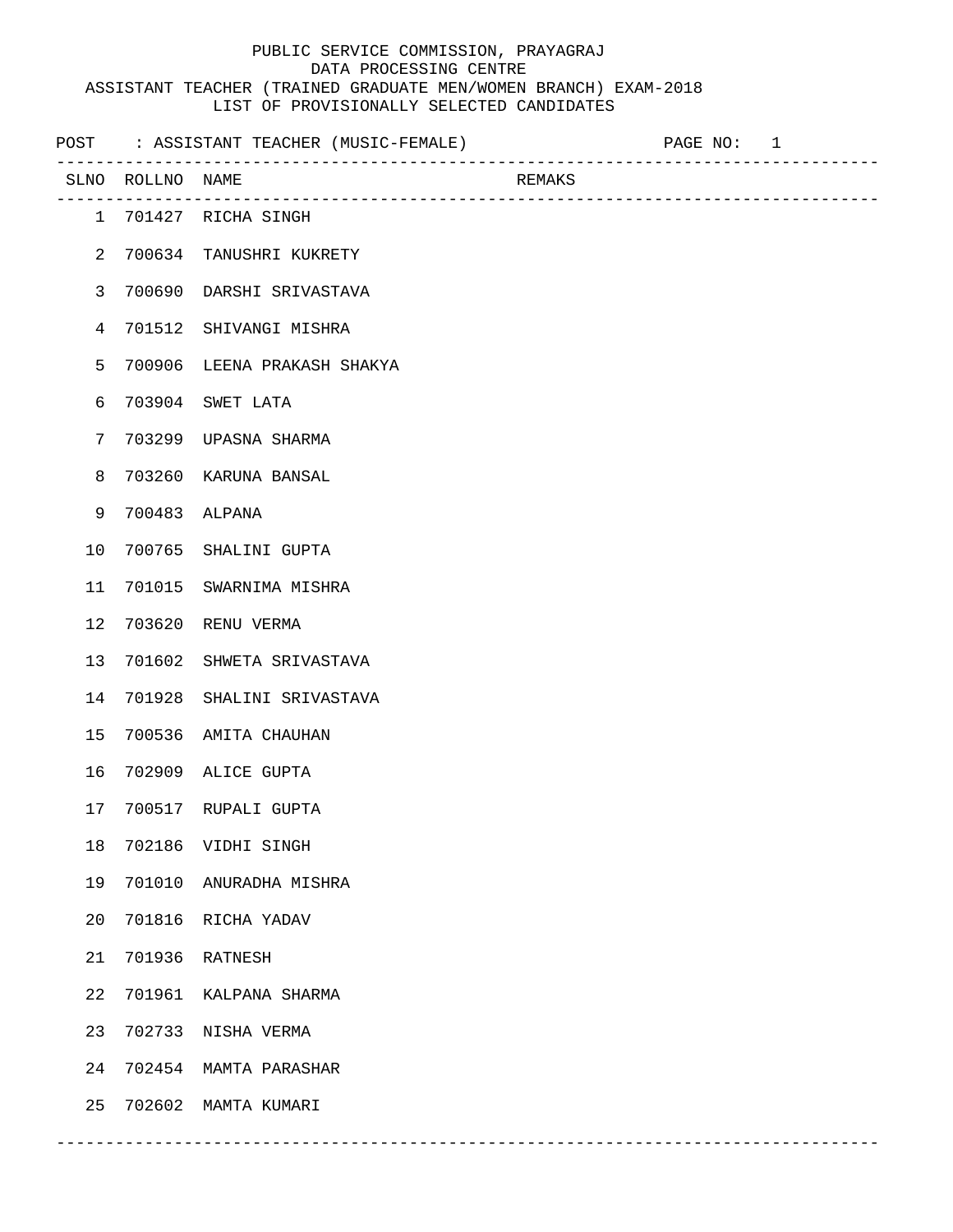## PUBLIC SERVICE COMMISSION, PRAYAGRAJ DATA PROCESSING CENTRE ASSISTANT TEACHER (TRAINED GRADUATE MEN/WOMEN BRANCH) EXAM-2018 LIST OF PROVISIONALLY SELECTED CANDIDATES

|    |                  | POST : ASSISTANT TEACHER (MUSIC-FEMALE) | PAGE NO: 2                  |  |
|----|------------------|-----------------------------------------|-----------------------------|--|
|    | SLNO ROLLNO NAME |                                         | REMAKS                      |  |
|    |                  | 26 700504 POOJA JAIN                    |                             |  |
| 27 |                  | 701188 SUMAN YADAV                      | OBC PH - OL                 |  |
| 28 |                  | 702653 RUBY PAL                         | OBC                         |  |
| 29 |                  | 703212 SHRADDHA SAHU                    | OBC                         |  |
| 30 |                  | 700846 SHWETA KUMARI                    | SC                          |  |
| 31 |                  | 703896 KM VISHAKHA KANOJIA              | SC                          |  |
| 32 |                  | 700532 RAJNI GUPTA                      | OBC                         |  |
| 33 |                  | 702038 NISHA SINGH                      | OBC                         |  |
| 34 |                  | 700838 ALKA YADAV                       | <b>OBC</b>                  |  |
| 35 |                  | 701140 SUNITI YADAV                     | OBC                         |  |
| 36 |                  | 701868 NISHU SHARMA                     | OBC                         |  |
| 37 |                  | 700542 RITA YADAV                       | OBC                         |  |
| 38 | 703035           | SUMAN LATA                              | OBC                         |  |
| 39 | 702949           | KANCHAN                                 | OBC                         |  |
| 40 |                  | 701701 SEEMA YADAV                      | OBC                         |  |
| 41 |                  | 702458 KM VAISHNAVI KASERA              | OBC                         |  |
| 42 |                  | 701474 REKHA DEVI                       | OBC                         |  |
| 43 |                  | 701146 GEETA GUPTA                      | ${\sf OBC}$                 |  |
| 44 |                  | 701021 DEEPMALA                         | ${\sf OBC}$                 |  |
| 45 |                  | 702634 PRATIMA NARAYAN                  | $\protect\operatorname{SC}$ |  |
| 46 |                  | 702788 SHASHI PRABHA BHARTI             | $\protect\operatorname{SC}$ |  |
| 47 |                  | 702903 POOJA SINGH                      | $\protect\operatorname{SC}$ |  |
| 48 |                  | 700964 KM MALTI RAI                     | GEN PH - BLIND              |  |
| 49 |                  | 703378 KANIKA SINGH                     | SC                          |  |
| 50 |                  | 703850 SHIVANI AGRAWAL                  | GEN DFF                     |  |